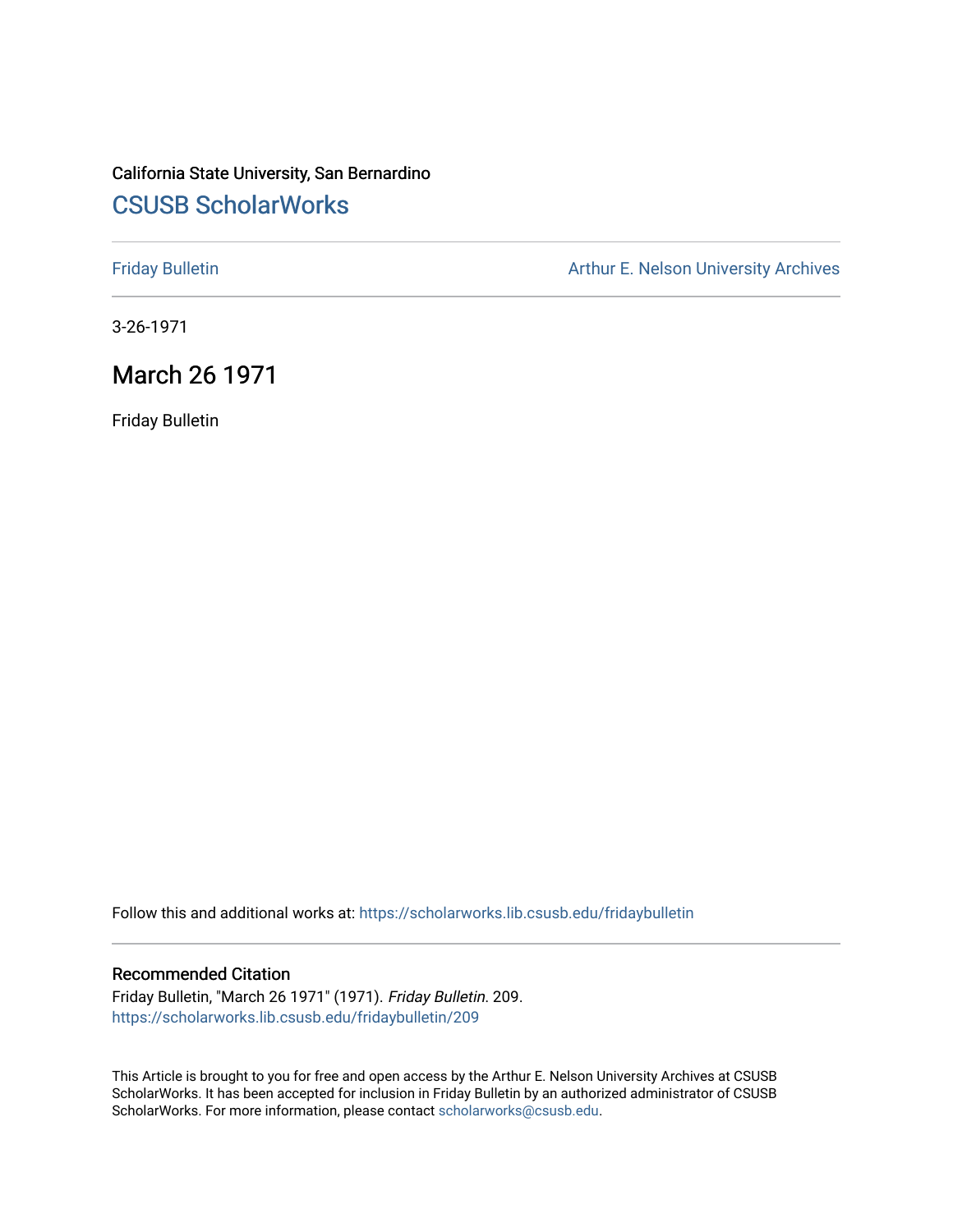## **California** State Collogo **at San Bernard <b>COLLEGE. MAR 261971 SAN BERNARDINO**

# The **BULLETIN** March 26, 1971

**R E C £ J V E D** 

REGISTRATION Registration for the 1971 Spring Quarter takes place<br>AT GYM TODAY today. Students who did not pre-register last month today. Students who did not pre-register last month and new students will register at the Gym from 8:15

a.m. to 3:30 p.m. according to the alphabetical last name priority in the Spring Class Schedule.

Students wishing to change their course selection will also be processed.

Nearly 200 changes in room assignments, instructors, hours, canceled and added classes have been made in the Class Schedule. The changes, most of which result from delay in completion of the new Library-Classroom Building, have been incorporated in the Class Schedule Changes. These changes have been posted and are available throughout the campus.

Late registration will be held Monday, March 29. Students register for evening classes on Monday and Tuesday, March 29 and 30.

Classes begin next Monday.

NEW STUDENT PATROL A student-manned patrol service to lend assis-TO LEND ASSISTANCE tance to campus personnel and visitors has been introduced by the Student Services office.

Two students, Norvel Carter and Michael Watkins, have been assigned to the new positions. They will be available in the late evenings, Monday through Friday, and during the day, Saturday and Sunday, to open buildings, office and lab doors, assist at campus events and generally lend assistance where needed.

**\* \* \*** 

Readily identifiable in light blue shirts, black ties, dark blue pants and jackets with state college seals on jacket pockets, the students will be on duty in and around the buildings.

An expansion of the student service is anticipated if the pilot program proves successful.

PAYDAY IS WEDNESDAY, MARCH 31, AFTER 3 P.M.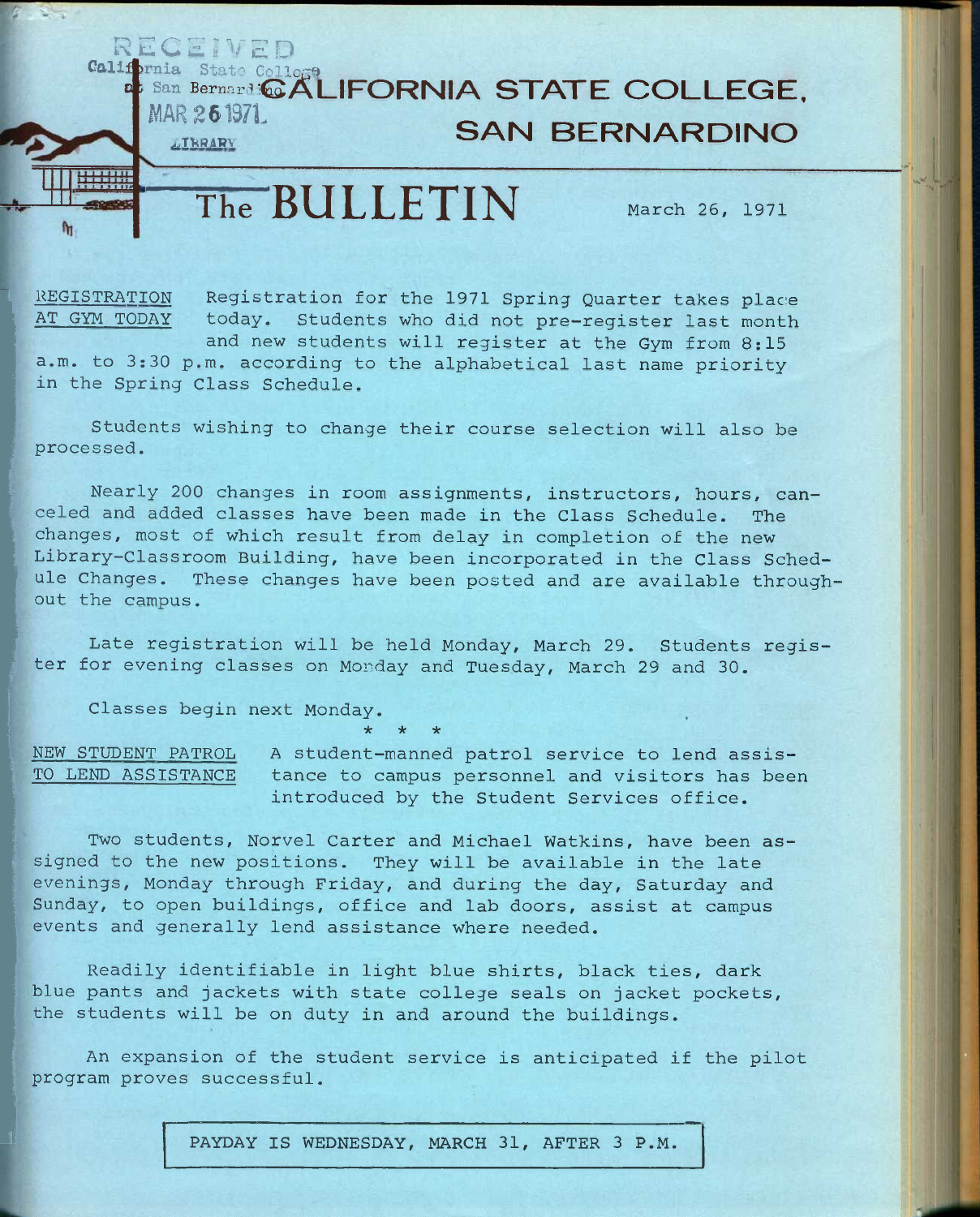**SMART DATA TERMINAL GETS RIGHT ANSWERS** 

A "multi-lingual" terminal is being tried out on campus.

On loan from Dominguez Hills State, the data terminal, a teletype-; like-machine which is connected by telephone line to a CDC 3170 computer at San Fernando Valley State, is adept at "formula translation" and "languages."

It speaks several languages, including "Basic" and "Fortran," and is a marvel at getting the "right" answers to math, physics and other natural science problems as well as assisting with data problems encountered in social science and humanities courses. Problems are typed on the terminal keyboard and relayed to the computer. The answer comes back via the same terminal in one of its languages.

Expected to be available to faculty and students during the Spring Quarter, the terminal is currently located on the first floor of the Biological Sciences Building. It is under the supervision of Robert Schwabe, Director of Institutional Research. Later in the term it will be moved to new quarters in the Library-Classroom Building, which will be home for two like machines which are in the 1971-72 CSCSB Budget.

*\* \* \** 

**FACULTY COLLOnUIUN "Byways of Chateaubriand Scholarship" is the title**  of a Faculty Colloquium to be given by Richard Switzer **(Humanities) on Friday, April** 2, 1-3 **p.m., in Biol**-129. **This is the**  second in a series of colloquia to be offered this year. **\* \* \*** 

NEW DISCOUNT CARD A 10% discount on tires, batteries and other auto OFFERED FOR TIRES, accessories is now available to employees of the OTHER AUTO ITEMS College through a General Tire Service discount card.

Available in the Personnel office to interested employees, the card will be honored at any General Tire Service in the United States. Other benefits to card holders include free lubrication, tire rotation, safety inspection and flat repair.<br>\* \* \* **\* \* \*** 

> **DONNA CURRY, SINGER Next Wednesday, Donna**  AND LUTE SOLOIST, IN

**WEDNESDAY NOON CONCERT soloist and singer, will;**  present a program of

Renaissance lute songs. The talented concert artist, one of the few contemporary performers to master the art of the English lute song, the French chasons, German ballads, Italian frollola and other lute music, is sponsored by the College's Wednesday **Noon** Musicale series.

Selections in Wednesday's concert will include many Renaissance love songs. Scheduled for noon, March 31, Cafe-104. Admission free and open to the public.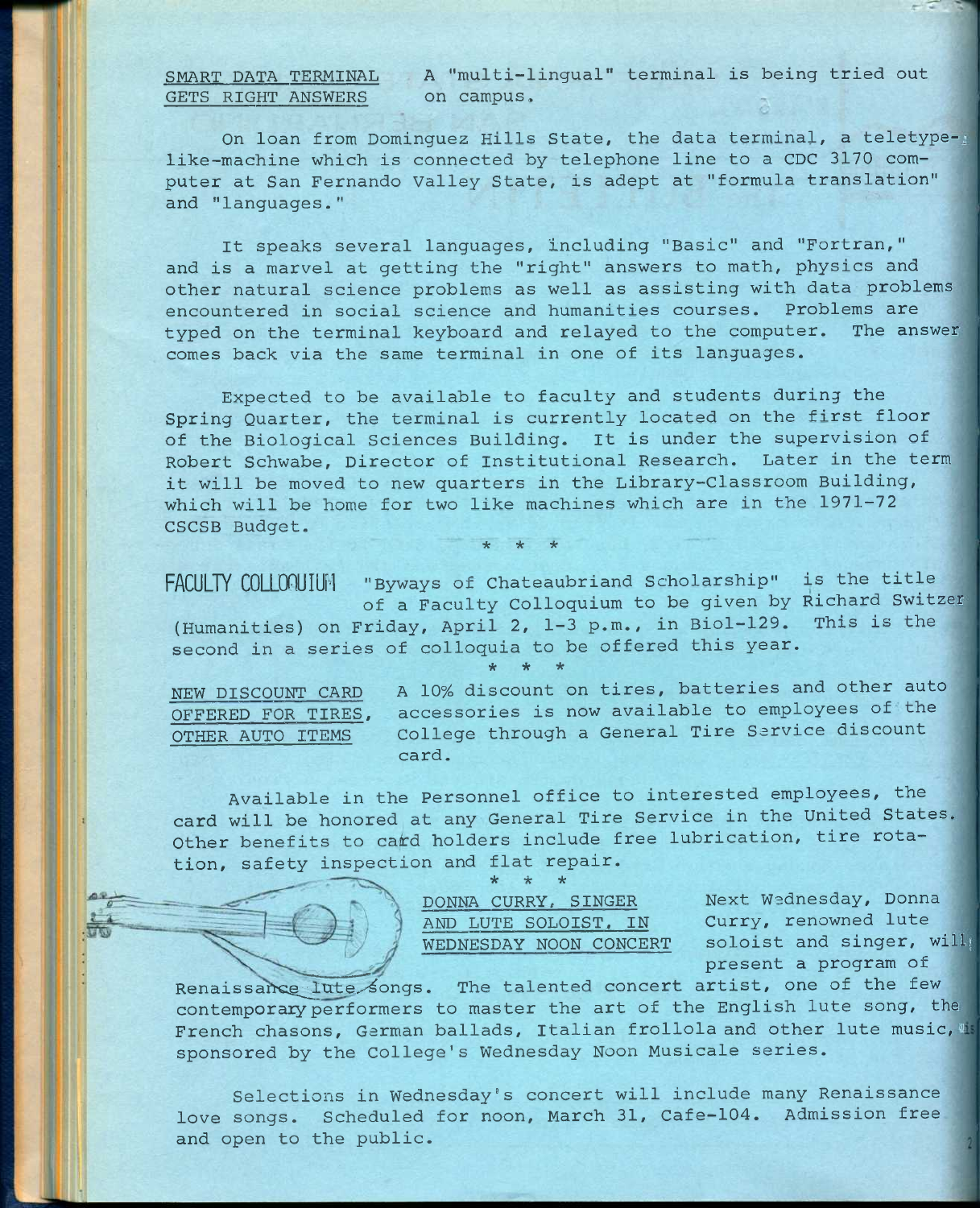HEALTH INSURANCE BEGINS NEXT MONDAY

 $2.74$ 

SIGN-UP PERIOD FOR College employees College employees /  $+$  m<sub>1</sub> glad  $+$  signe who wish to sign up/ for State Emp<sup>1</sup> for a health plan, **for the dical + Mospit** change health insurance

**or add major medical coverage, should contact the Personnel office between March** 22 **and April** 10, **the last day of the open enrollment period.** 

**Those who do not have health insurance and are not interested in having it at this time must sign an** HBD-12 **form to that effect.** 

**Representatives from the various insurance companies will be on campus Friday, April** 2, 3-5 **p.m., A**-121 **to answer questions regarding the various health insurance plans.** 

PEOPLE IN THE NEWS Edward Carlson (Business Admin.) and students from his Consumers Behavior course, Tom Vincent, Bob Newberg and Jerry Kline, presented a program on sales training to employees of the Riverside Plaza Merchants Assn. last Saturday.

**+**  Larry Stucki (Anthropology) will serve as chairman of a symposium on "Correlates of Papago Indian Modernization," at the joint annual meeting of the Southwestern Anthropological Assn. and American Ethnological Society in Tucson, Arizona in April.

VACANCY AT Fresno State has an opening for Chairman, Department of FRESNO SC Physical Education-Recreation and Director of Athletics, a full-time, 12-month position, \$17,424 to 22,235/yr. Faculty Senate office has additional details.

Students who are interested in securing a teaching credential and who are juniors or above should plan on attending a meeting for credential candidates next Tuesday, March 30, 4 p.m., Phys Sci-10, CREDENTIAL CANDIDATES MEETING SCHEDULED

"CAROUSEL COLLEGE" FEATURES SPECIALISTS

**The second in a lecture-workshop series for parents and nursery school workers will be offered tomorrow in five San Bernardino area cities.** 

*•k "k °k* ;

Entitled "Carousel College," the series is concerned with areas of childhood care and education and is open to all interested persons free of charge. Sessions are held once a month from 9 a.m. to noon in San Bernardino, Redlands, Barstow, Victorville and Ontario.

Featured speakers include college instructors, directors of chil**dren's schools, a Head Start day care coordinator, and the director of education and training at Kaiser Foundation Hospital. Each month they travel to a different city to present their material. Topics cover creativity and art, learning theories, communicating individual differ-** (Continued on Page 4) 3